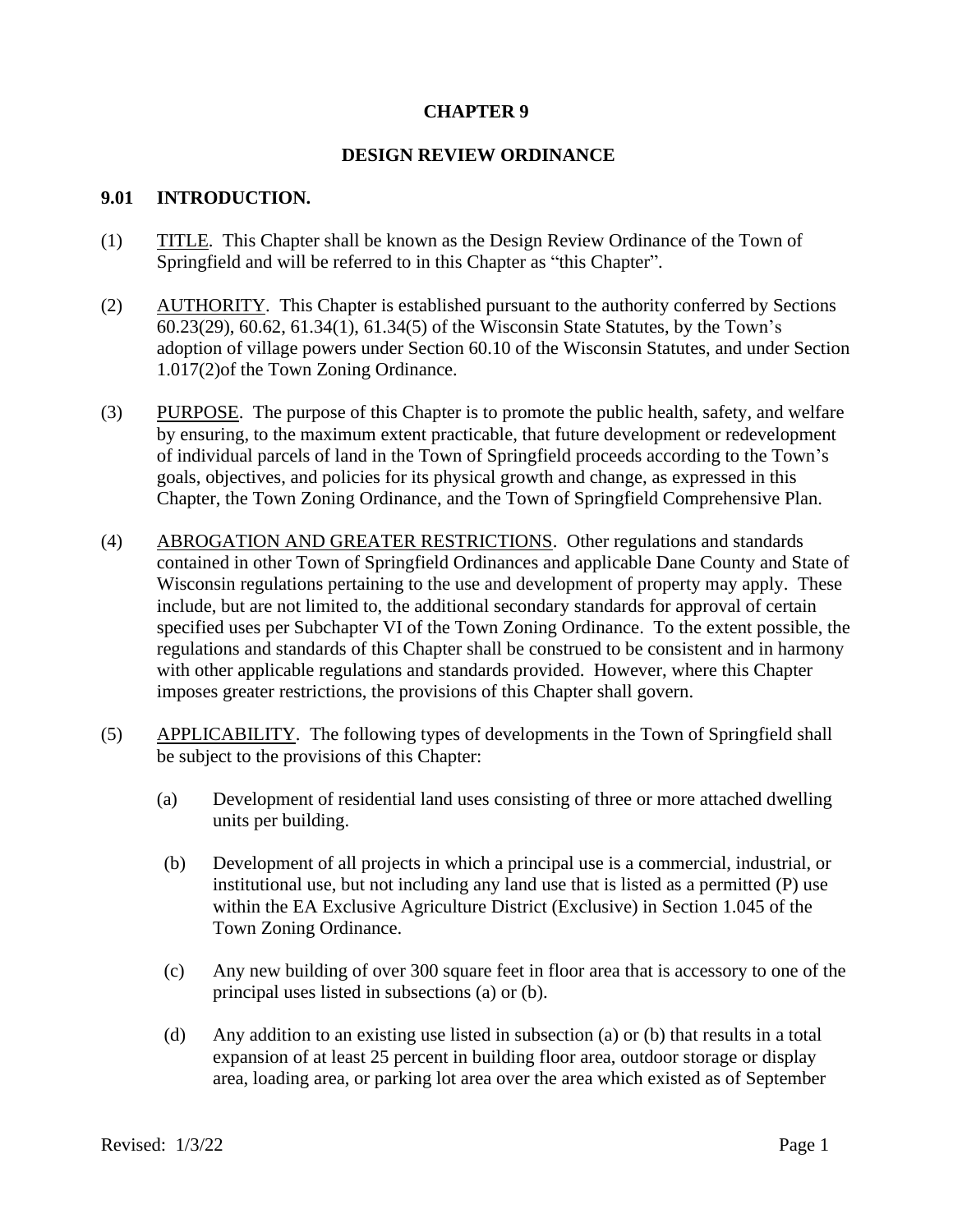- 21, 2014, via one expansion project or the total of two or more expansion projects.
- (e) Where developments under subsection (c) or (d) are proposed, the project, building, and site shall comply with the provisions of Section 9.02 of this Chapter to the extent determined practical by the Town Plan Commission, given existing site and building conditions and limitations.
- (6) SEVERABILITY. In the event that a court should determine that a portion of this Chapter is invalid, such invalidity shall not affect the other provisions of this Chapter.

# **9.02 DESIGN STANDARDS**

(1) GENERALLY. No development subject to design review shall be commenced unless, in the determination of the Plan Commission, such development complies with each of the following design standards, except if the applicant requests and the Plan Commission grants a modification under Sections 9.01(5)(e) or 9.05. These provisions shall not apply to existing uses, unless an application for a development of one or more of the types in Section 9.01(5) is made.

## (2) SITE LAYOUT.

- (a) The development shall allow for proper ingress and egress from public roads to the site at designated access points only, internal traffic safety by adequate driveway widths and circulation patterns, and parking spaces per applicable standards in Sections 1.076, 1.078, and 1.079 of the Town Zoning Ordinance.
- (b) Interconnected parking lots, streets, driveways, and walkways shall be provided wherever the Plan Commission determines them practical to facilitate movement between sites. Shared access easements shall be recorded over driveways designated for joint access between separate lots.
- (c) No buildings, parking, drive aisles, or other hard surfaced areas shall be placed within a 10 foot wide strip adjacent to the road right-of-way or road easement edge. Setbacks and maximum building coverage shall otherwise meet standards in the Town Zoning Ordinance.
- (d) The siting and design of all buildings shall meet any applicable standard within the Town of Springfield Comprehensive Plan, which may include Town Activity Center Policies and Non-residential Development Design Standards in Figure 18 within Town Activity Centers on Map 7 of the Plan, the Springfield Corners Conceptual Neighborhood Plan (Map 8), and standards for "High Intensity Rural Uses" in the Housing and Economic Development chapter of the Plan.
- (e) The development shall be so planned and constructed that all surface drainage meets the standards of applicable Town, county, and state erosion control and storm water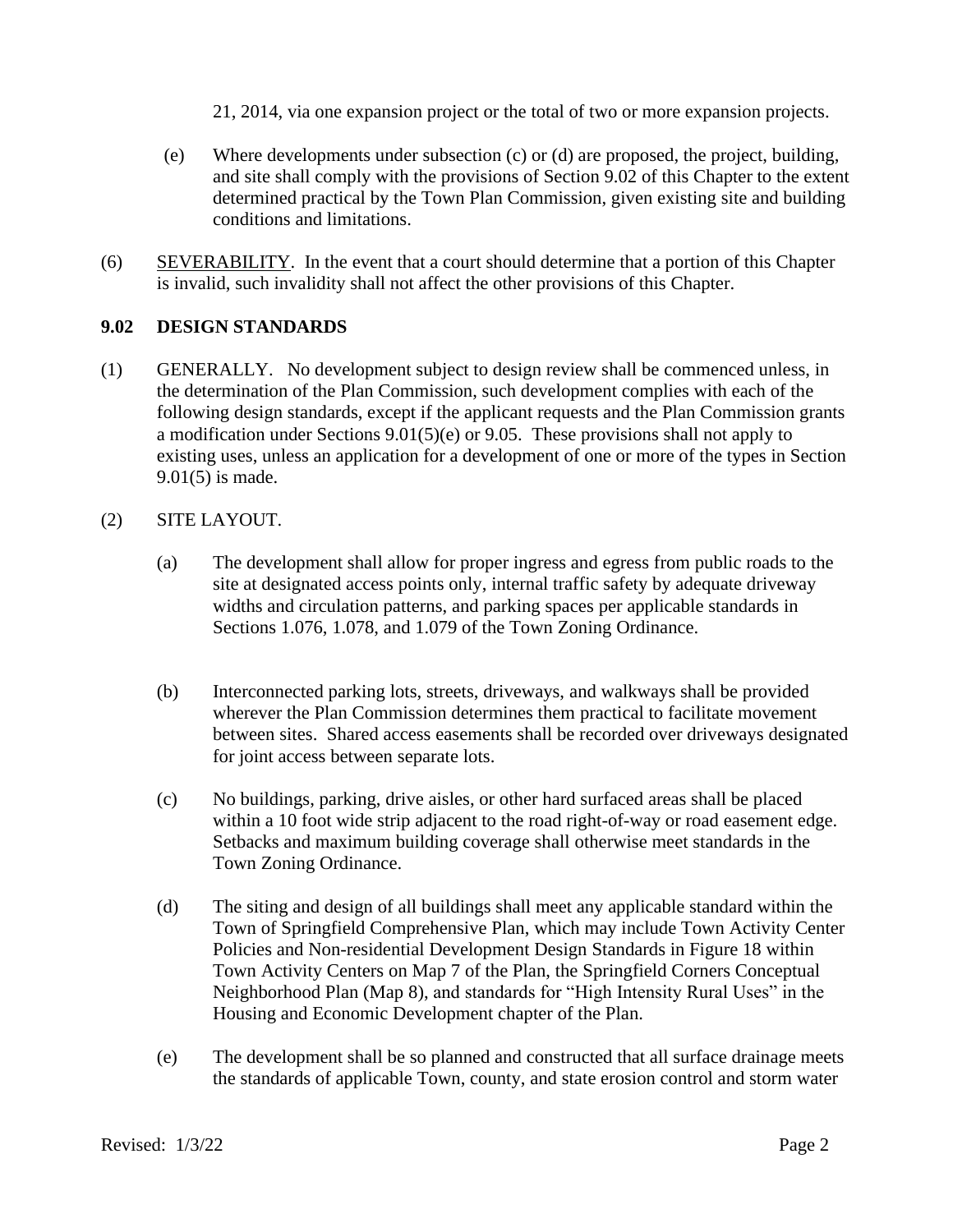management regulations, and does not adversely affect neighboring properties.

#### (3) BUILDING DESIGN.

- (a) Building materials, colors, designs, and scale shall contribute to the desired character and image of the Town, and with the applicable standards expressed in the Town of Springfield Comprehensive Plan, including those referenced in subsection (2)(d). Modifications to standardized prototype and corporate franchise designs may be required to conform to such standards.
- (b) The principal building shall be oriented to the main road on which the site is located.
- (c) All exterior walls visible from a public right-of-way or adjacent properties in residential use shall include an architecturally detailed facade, particularly along State and U.S. highways, where long unbroken building facades would otherwise result. Unfaced concrete block, structural concrete, prefabricated metal siding, and similar surfaces are discouraged for such walls. Where prefabricated metal siding is used some combination of changes in pattern, orientation, textures, colors, building openings (e.g., windows), and wall setbacks are required to meet this standard.
- (d) The principal building shall be architecturally finished on all sides and include architectural details such as variations in height and roof lines, exterior wall offsets, overhangs and canopies, windows, bays, and visually distinct entrances.

#### (4) NATURAL FEATURES AND LANDSCAPING.

- (a) Pre-existing topography shall be preserved in conformance with Section 1.077 of the Town Zoning Ordinance and to maintain the essential character of the Town.
- (b) New landscape plantings shall be focused near building foundations, within and around parking lots, loading areas, and outdoor storage areas, and within the yard adjacent to the main road on which the development site is located, in a manner consistent with vision clearance triangle requirements in Section 1.073 of the Town Zoning Ordinance.
- (c) Landscape plantings shall comprise of the following types and number per every one acre of development site area, with "development site area" calculated as the portion of the site being disturbed plus any lands directly between such disturbed area and the nearest public street.
	- 1. Four canopy deciduous trees with a trunk diameter of at least two inches at time of planting.
	- 2. Eight ornamental deciduous or evergreen trees, or some combination, with a height of at least four feet at time of planting.
	- 3. Twenty shrubs with a height of at least eighteen inches at time of planting, or perennial planting bed(s) of at least 200 square feet in area.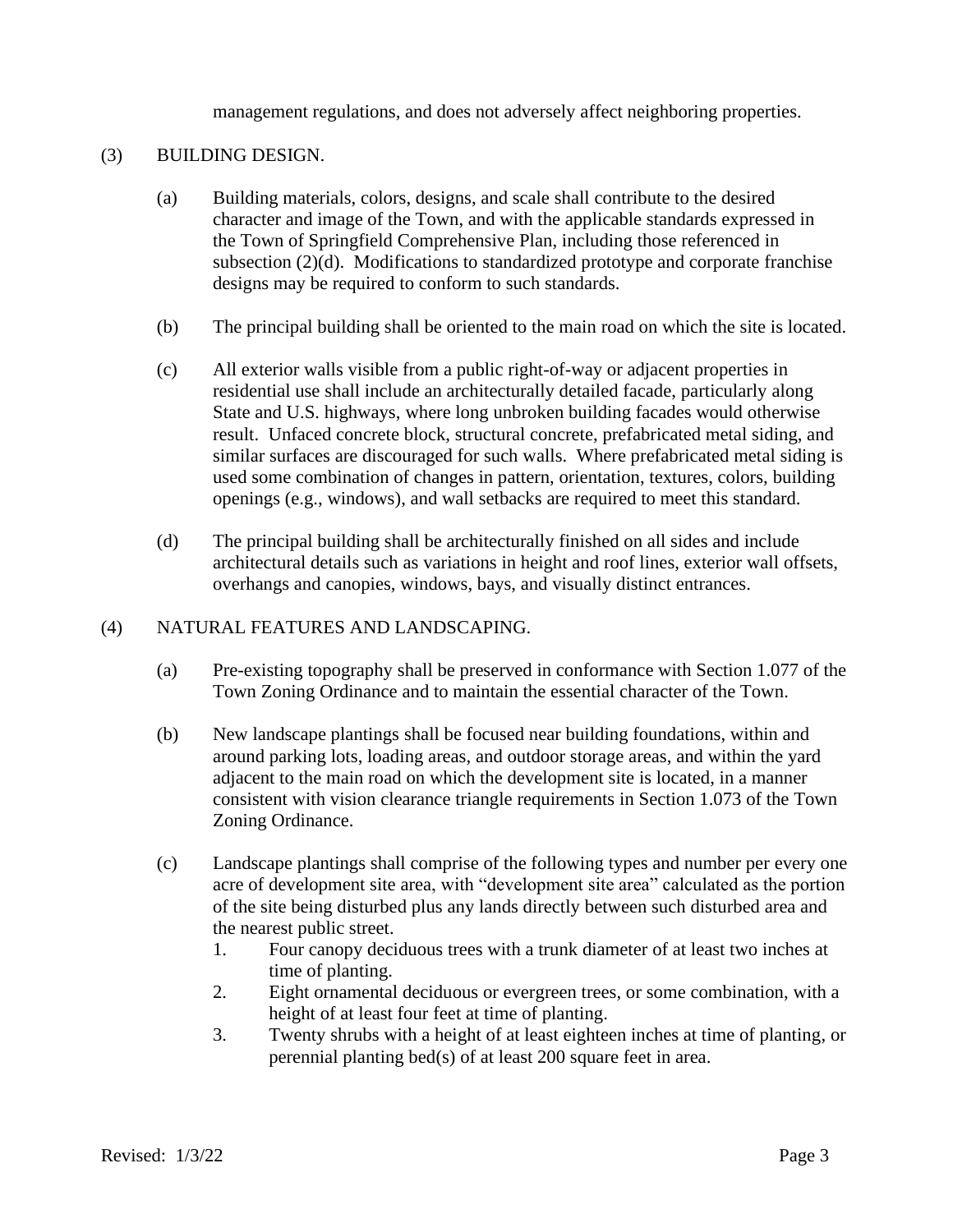- (d) Where a use is required to provide a vegetative buffer or vegetative screening per Section 1.0641 or 1.0642 of the Town Zoning Ordinance, the plantings required for such screening or buffer shall be in addition to those required under subsection (c) above.
- (e) Preexisting, non-invasive of over six inches or a height of over 30 feet, and woodlots within which at least 50 percent of the trees meet at least one of these two size criteria, shall be retained to the extent determined practical by the Plan Commission. Credit towards planting requirements may be provided where the retention and protection of existing non-invasive trees are included in the landscape plan.

## (5) OUTDOOR STORAGE AND SCREENING.

- (a) Unscreened outdoor storage of materials, equipment, fuel, scrap, inoperative vehicles and similar objects shall not be visible from public rights-of-way or adjacent properties in residential use. Where outdoor storage areas would be visible from public rights-of-way or residential properties, such areas shall be screened by opaque fences, walls, berms, dense landscaping, or combinations thereof.
- (b) External trash and recycling dumpsters shall be screened from common view by walls, berms, dense landscaping, or combinations thereof.
- (c) Mechanical equipment, communication dishes, signal receiving antennas, and similar ancillary equipment that are readily visible when viewed from ground level of adjacent properties in residential use or from public rights-of-way shall be softened by screening or covered in a manner that forms an integral part of the building or site design.

#### (6) SIGNAGE.

- (a) Signage shall meet all requirements of Subchapter VIII of the Town Zoning Ordinance.
- (b) The following types of signs are not permitted, regardless of zoning district:
	- 1. Off-premise advertising and directional signs greater than 100 square feet in area (including billboards).
	- 2. Signs listed as prohibited signs in Section 1.0808 of the Town Zoning Ordinance.
	- 3. Signs that cause a visual distraction and pose a potential nuisance or traffic safety hazard, including flashing signs, rippling or sparkling signs, feather signs, spotlights, and a wide variety of strings of lights, tinsel, pom pons, pinwheels, pennants, banners, streamers, and related attention-getting devices.

# (7) EXTERIOR LIGHTING.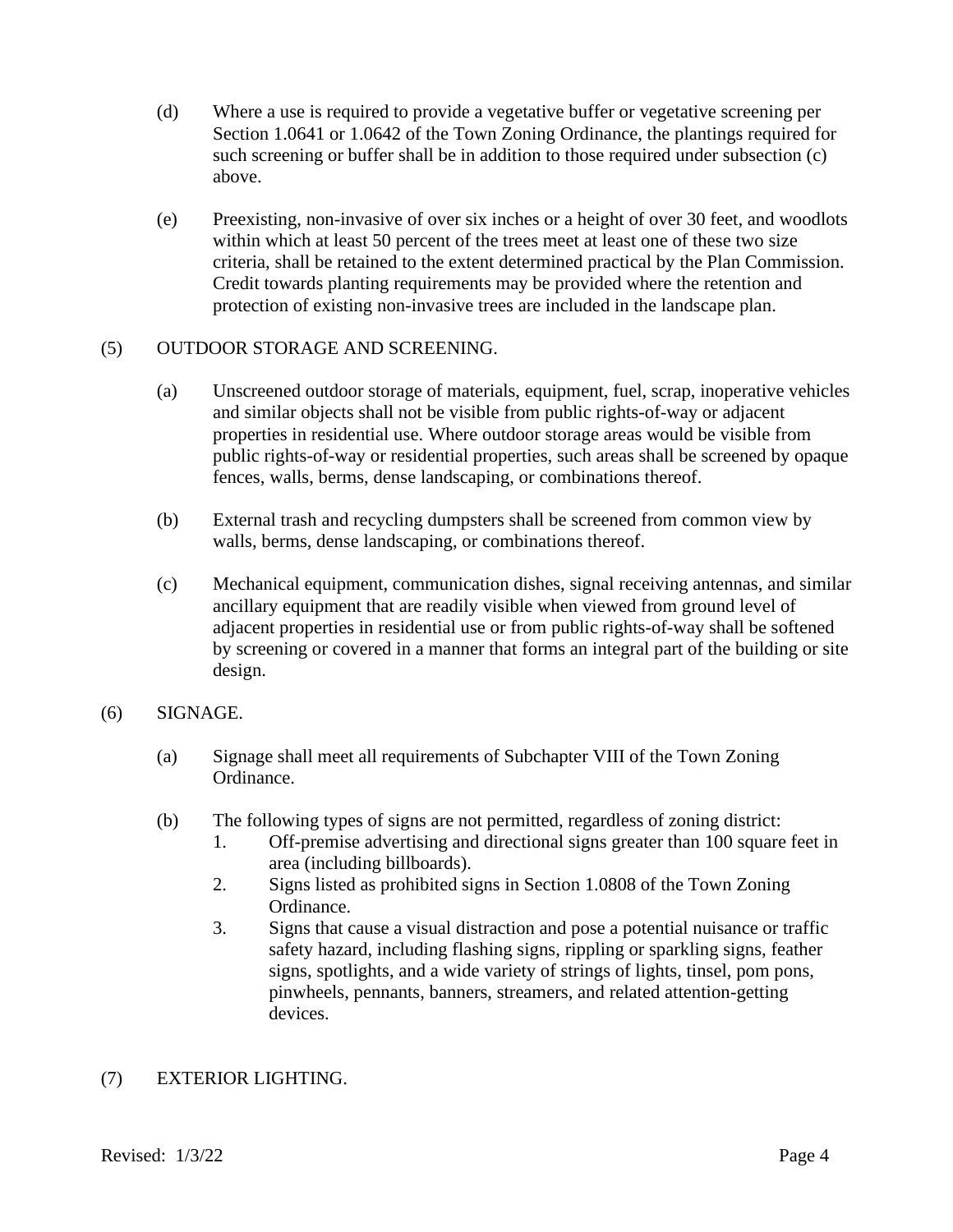- (a) Exterior lighting, when used, shall be established, directed and maintained so as not to be cast directly on occupied buildings on adjacent properties.
- (b) All exterior light fixtures that are over 150 watts incandescent (or LED equivalent illumination) and not in the rights-of-way or easements of public roads shall be completely shielded or recessed into canopies, with the fixtures mounted parallel to the ground.
- (c) The maximum illumination level at all lot lines shall be one-half footcandle, the average illumination level within the lot shall be no greater than two and one-half footcandles, and the maximum illumination level at any point on the lot shall be twenty footcandles, except where the applicant demonstrates that different light levels will meet the standards of the Illuminating Engineering Society of North America for areas with dark surroundings.
- (d) All parking lot lighting shall additionally meet the requirements in Section 1.079(7) of the Town Zoning Ordinance.
- (e) The Town Plan Commission may specify certain hours within which illumination of signs or exterior light fixtures is permitted or prohibited.

## **9.03 DESIGN REVIEW PROCESS**

#### (1) APPLICATION AND SCHEDULING.

Before or upon application for a building permit or land use permit, the applicant shall be advised by the Town Clerk whether compliance with this Chapter is required. If required, the applicant shall be notified of such requirement, and an application shall be transmitted by the applicant to the Town Clerk, with appropriate fees and plans as provided in this Chapter. The Town Clerk, upon determining that the application is complete, shall place the application on the agenda of the next regular Plan Commission meeting scheduled at least seven days from the date upon which the Town Clerk determines that the application is complete.

#### (2) PLAN COMMISSION REVIEW.

- (a) The Plan Commission shall review the application and submitted plans to determine whether the development complies with the provisions of this Chapter. As part of its review, the Plan Commission may consult with staff, consultants, and officials of the Town, county, state, fire and emergency medical services departments, or other agencies, with the applicant responsible for reimbursing the Town for any such expenses upon invoicing from the Town.
- (b) The Plan Commission may, whenever it determines that the application presents issues of unusual complexity or generates significant potential impact within the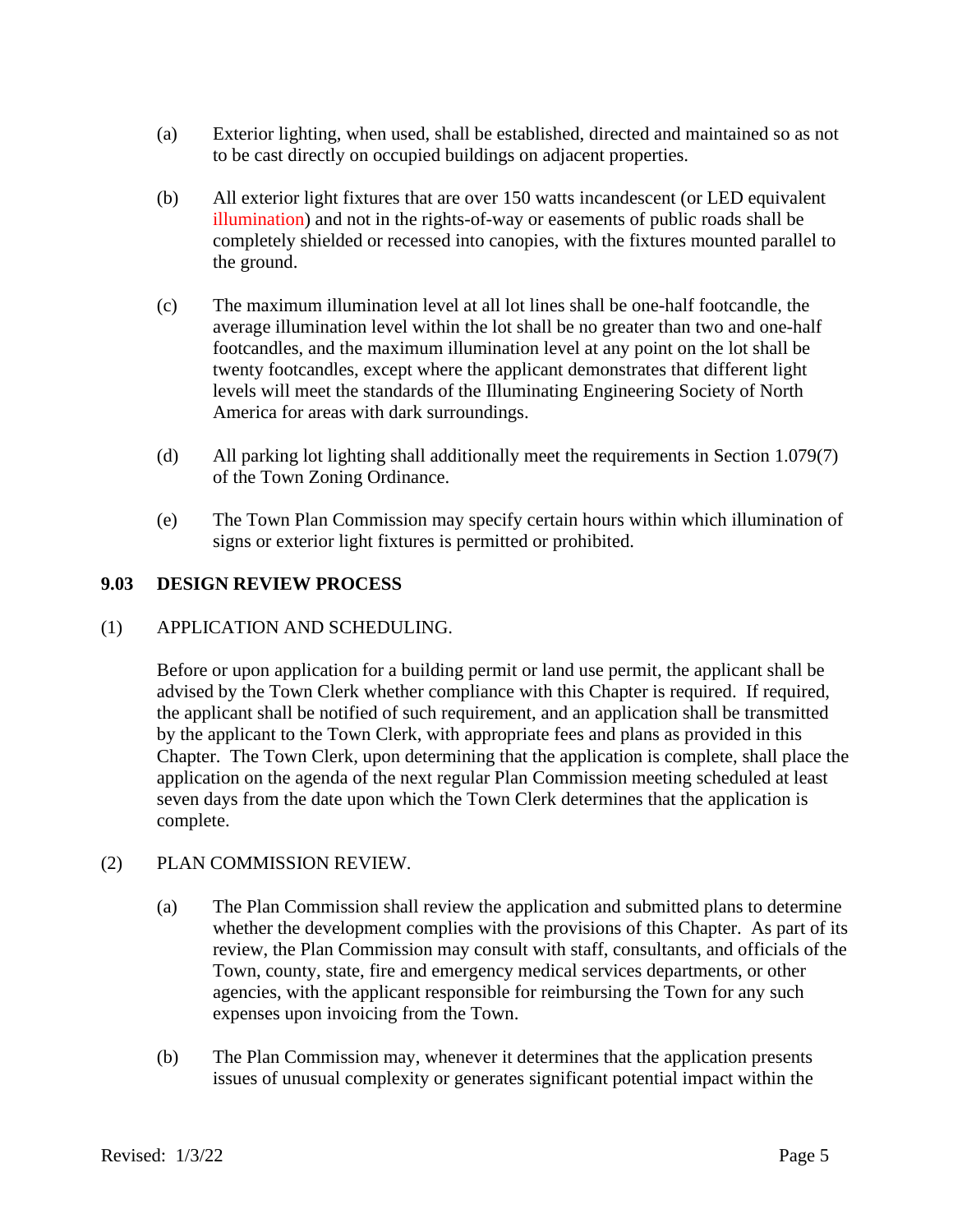area, cause a public hearing to be held regarding the application. Plan Commission review may be combined with related reviews for rezoning, conditional use permit, land division, or other land use approvals.

## (3) PLAN COMMISSION ACTION.

Following its review, the Plan Commission shall take action to approve, conditionally approve, or reject the application and submitted plans. Such action shall take place within 60 days of the submittal of a complete application, unless the deadline is extended by agreement of the Plan Commission and the applicant. Failure of the Plan Commission to act within this period or any mutually agreed extension shall be interpreted as approval of the application and submitted plans as presented. Plan Commission action may be in the form of a copy of the minutes of the Plan Commission meeting at which such action was taken or a resolution. In the case of a rejection, the Commission shall list the reasons with respect to non-compliance with one or more provision of this Chapter or other Town ordinance.

#### (4) PROJECT COMMENCEMENT.

No building permit or land use permit shall be issued and no development project under the jurisdiction of this Chapter shall commence construction until the Building Inspector has received, in writing, Plan Commission approval of the application and submitted plans (or Town Board approval if the decision was appealed), and all conditions of approval that reasonably could have been satisfied have in fact been satisfied. The property owner shall be responsible for installing and maintaining all site improvements in conformance with the approved plans and all conditions.

#### (5) APPEALS.

Final actions of the Plan Commission under this Chapter shall be appealable as administrative interpretations to the Town Board.

#### **9.04 PLAN SUBMITTAL REQUIREMENTS**

#### (1) GENERALLY.

All applications for design review shall contain or include the plans listed in this section, and such other information relating thereto as the Town Clerk or the Plan Commission may deem necessary for consideration of the development. Ten copies of all materials shall be submitted, except where the Town Clerk requires fewer copies and/or a digital copy only. All plans shall be drawn to a recognized scale, and include a north arrow, date of preparation, land owner and business names, and contact information.

#### (2) SITE PLAN.

Including, on one or more plan sheets, where applicable: (a) Lot area.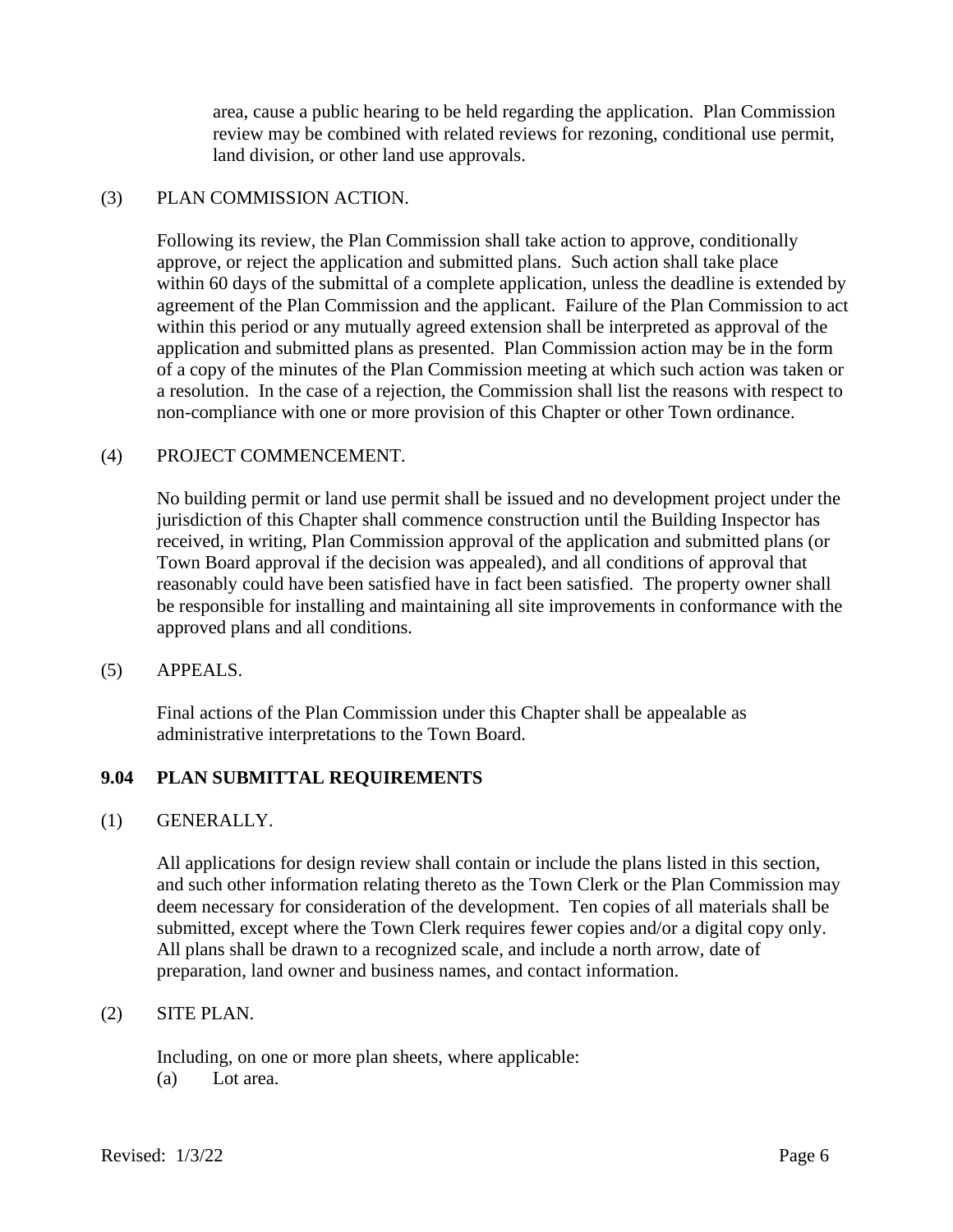- (b) All existing and proposed lot lines, labeling dimensions.
- (c) Wetlands.
- (d) Shoreland zoning areas, including shoreland setbacks.
- (e) Floodplains.
- (f) Current and proposed zoning of the site.
- (g) Existing and proposed buildings, indicating gross floor area and capacity, and distance from all lot lines and the ordinary high water mark of any internal or abutting watercourse.
- (h) Other existing and proposed structures, including fencing and ground-mounted signs, including distances from all lot lines.
- (i) Required minimum setbacks for buildings and other structures, per the Town Zoning Ordinance.
- (j) Parking lot, including distance from lot lines.
- (k) Calculations for determining the number of off-street parking spaces as required by the Town Zoning Ordinance.
- (l) Loading area.
- (m) Vehicle and pedestrian circulation and driveway areas, including distance from lot lines.
- (n) Proposed ingress and egress to the site.
- (o) Outdoor storage areas and required screening.
- (p) Screened dumpsters.
- (q) Ground-mounted mechanical, communication, and utility units.
- (r) Adjacent streets and land uses, including road centerlines and all buildings within 50 feet of the site's boundaries.
- (s) The percentage of the site that will remain in open space and the percentage that will be under buildings following development.
- (t) Vision clearance triangles per Section 1.073 of the Town Zoning Ordinance.
- (3) LANDSCAPE PLAN.

Including:

- (a) All existing trees with a trunk diameter at breast height of over six inches or a height of over 30 feet and the limits of woodlots within which at least 50 percent of the trees meet at least one of these two size criteria.
- (b) Proposed protection measures for all such trees or portions of woodlots to be retained.
- (c) All proposed new landscape plantings for the site, indicating their locations, quantities, species, size at time of planting, and size at maturity, and meeting associated requirements of this Chapter and the Town Zoning Ordinance, including vegetative buffer and screening areas where required.

#### (4) GRADING, EROSION CONTROL, AND STORMWATER MANAGEMENT PLANS.

- (a) Grading, Erosion Control, and Stormwater Management Plans shall be submitted to meet all applicable Town, County, and State requirements, including topography maintenance requirements of Section 1.077 of the Town Zoning Ordinance.
- (b) Submitted plans shall include proposed erosion control measures, existing and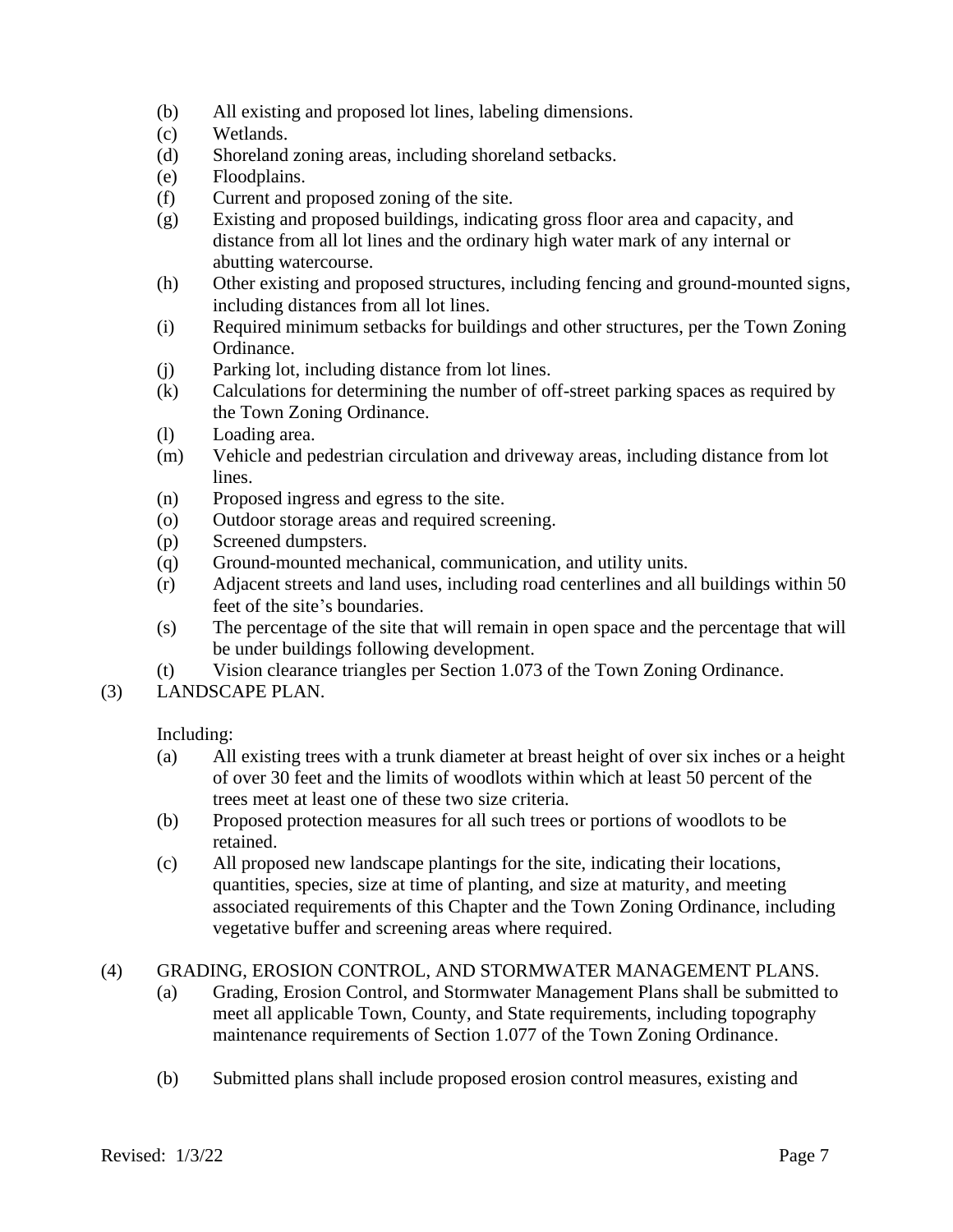proposed surface elevations and contours, and stormwater calculations where applicable by requirements. For minor projects, the Town Engineer may accept a spot grading plan without proposed contours.

(c) Separate stormwater management and erosion control permits from the County and/or State may be required. The applicant shall provide the Town Clerk with copies of all applicable County and/or State permits once obtained.

### (5) BUILDING ELEVATIONS.

Depicting and describing the dimensions, colors, and materials proposed for all exterior building sides, doors, windows, and roofs, along with building mounted lighting, signs, and mechanical units. The Plan Commission may also require building material samples.

#### (6) SIGN PLAN.

Including the location, height, dimensions, color, materials, lighting and sign copy area of all proposed exterior signage.

## (7) EXTERIOR LIGHTING PLAN.

Illustrating the location, height, type, design, orientation, anchorage, and wattage of all proposed outdoor lighting, and including a photometric plan for projects proposed to have more than three outdoor lighting fixtures of greater than 150 watts incandescent (or LED equivalent). A photometric plan is generally prepared by a lighting professional, and shows spot illumination levels at regularly spaced intervals on the lot and at all lot lines, along with average proposed illumination levels on the lot as a whole.

### **9.05 ADMINISTRATION.**

# (1) WAIVERS AND MODIFICATIONS.

Where the Plan Commission finds that extraordinary or undue hardship may result from strict compliance with this Chapter and/or that the purpose of this Chapter may be better served by an alternate approach, the Commission may approve waivers or modifications to one or more provisions of this Chapter, other than applicable requirements of State law, Dane County ordinance, or other Town ordinance, and only to the extent a waiver or modification is found to be just and proper. The Plan Commission may grant such relief only where it will not be detrimental to the public good, impair the purpose of this chapter, or impair the desirable general development of the community in accordance with the Comprehensive Plan.

## (2) FEES.

Revised:  $1/3/22$  Page 8 The applicant shall be required to submit a design review fee in the amount of three hundred twenty dollars (\$320.00) to the Town Clerk along with the application. Additionally, any out-of-pocket expenses incurred by the Town or its Plan Commission, including consultant